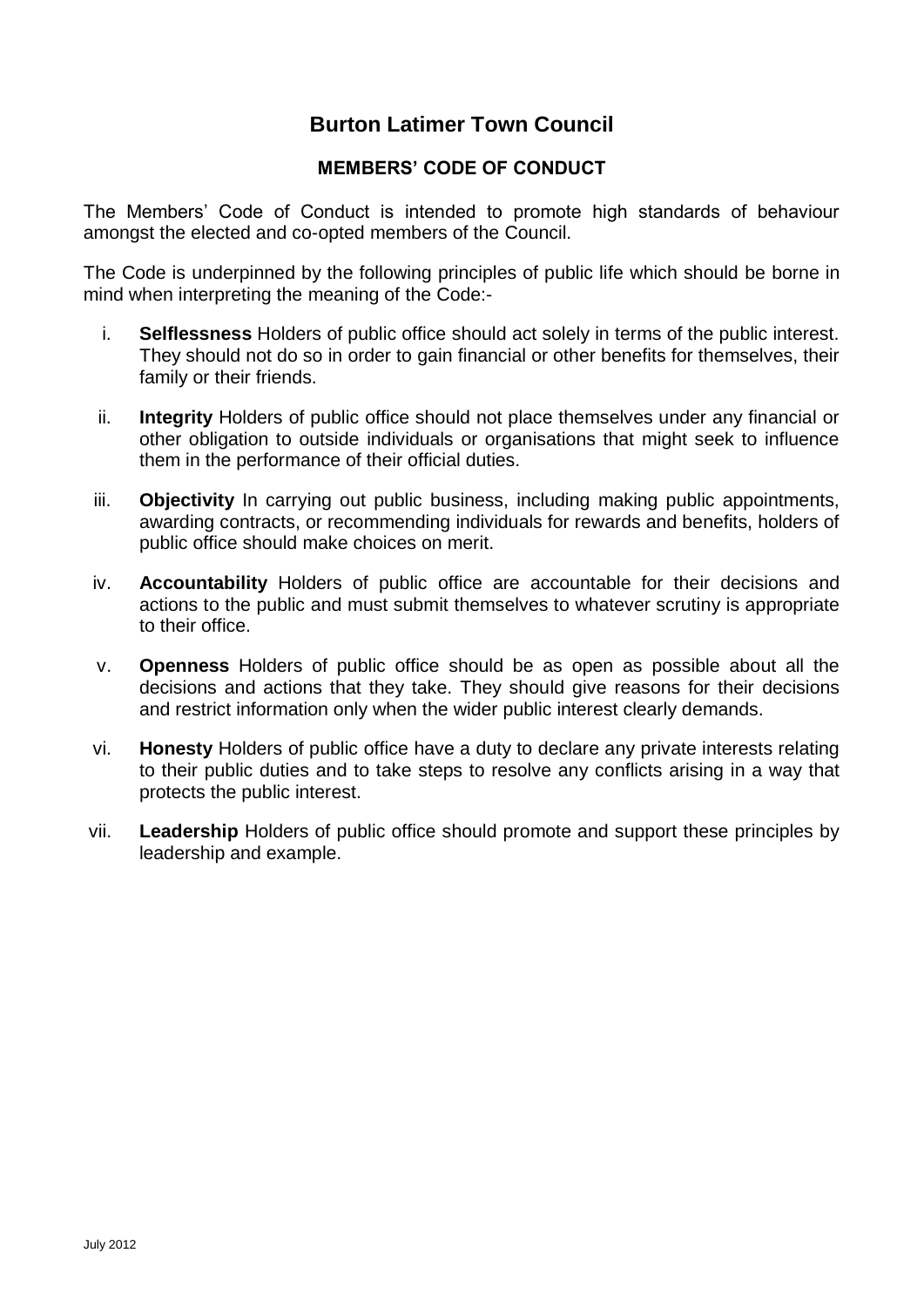### **PART 1**

### **GENERAL PROVISIONS**

#### **1. Introduction and interpretation**

- 1.1 This Code applies to **you** as a member of Burton Latimer Town Council ("BLTC").
- 1.2 The term "**the Authority**" used in this Code refers to Burton Latimer Town Council
- 1.3 "**Member**" means any person being an elected or co-opted member of the Authority.
- 1.4 It is **your** responsibility to comply with the provisions of this Code.

#### 1.5 In this code –

#### "**Meeting**" means any meeting of

- a) The Authority;
- b) The executive of the Authority;
- c) Any of the Authority's or its executive's committees, sub-committees, joint committees, joint sub-committees;
- d) Any of the Authority's advisory groups and executive boards, working parties and panels
- e) Any other discussions and meetings that are attended
- 1.6 In this Code "relevant authority" has the meaning given to it by section 27(6) of the Localism Act 2011.

#### **2. Scope**

- 2.1 You must comply with this Code whenever you are acting in your official capacity as a Member of the Authority.
- 2.2 Where you act as a representative of the Authority:-
	- (a) on another relevant authority, you must, when acting for that other authority, comply with that other authority's code of conduct; or
	- (b) on any other body, you must, when acting for that other body, comply with your authority's code of conduct, except and insofar as it conflicts with any other lawful obligations to which that other body may be subject.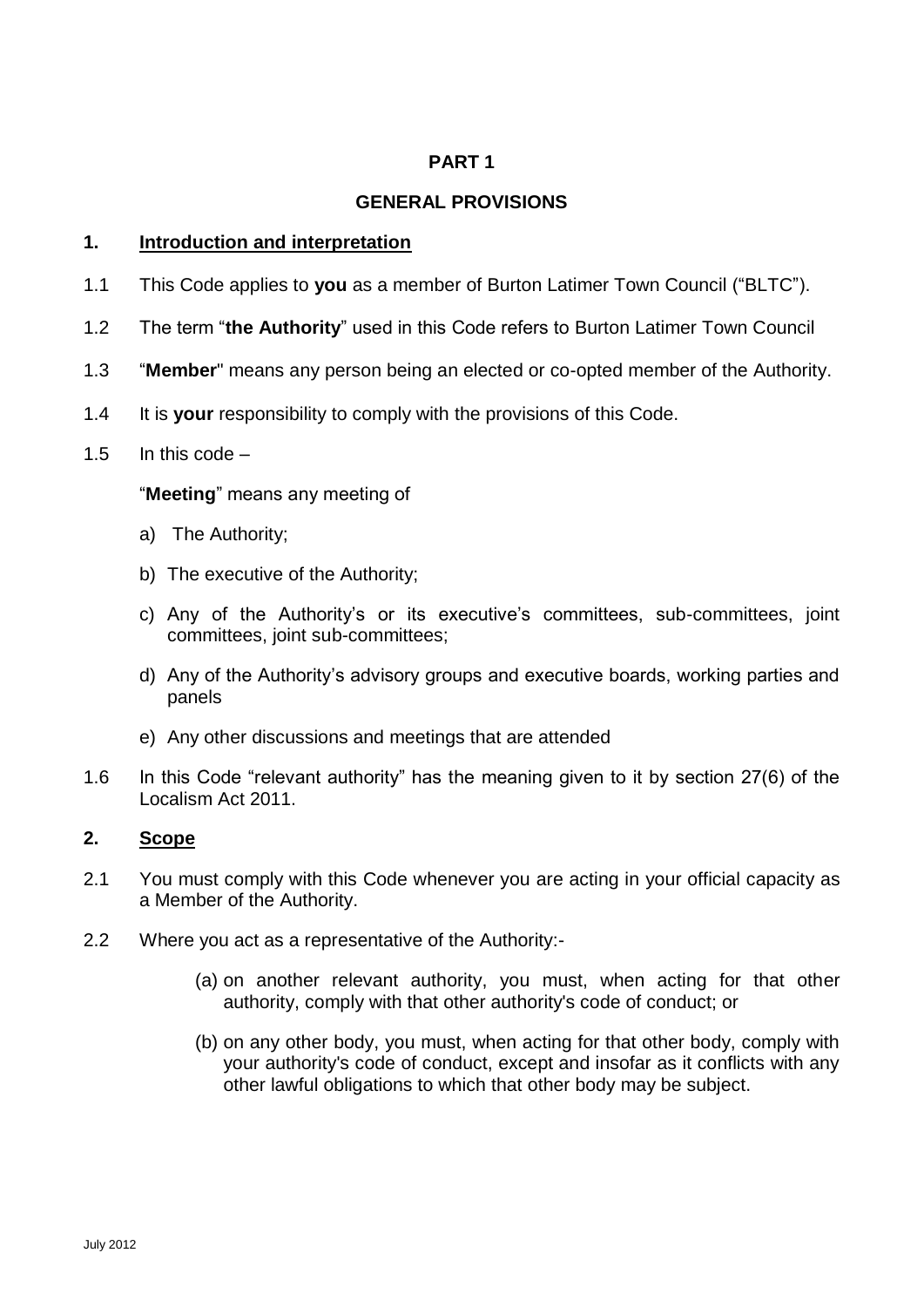### **3. General obligations**

# **3.1 You must treat others with respect.**

- 3.2 You must not:-
	- (a) do anything which may cause the Authority to breach UK equalities legislation;
	- (b) bully any person;
	- (c) intimidate or attempt to intimidate any person who is or is likely to be:-
		- (i) a complainant;
		- (ii) a witness; or
		- (iii) involved in the administration of any investigation or proceedings,
	- (d) in relation to an allegation that a Member (including yourself) has failed to comply with his or her authority's code of conduct, do anything which compromises or is likely to compromise the impartiality of those who work for, or on behalf of, the Authority.
	- (e) conduct yourself in a manner which could reasonably be regarded as bringing your office or authority into disrepute.

# **4. You must not**

- 4.1 Disclose information given to you in confidence by anyone, or information acquired by you which you believe, or ought reasonably to be aware, is of a confidential nature, except where:-
	- (a) you have the consent of a person authorised to give it;
	- (b) you are required by law to do so;
	- (c) the disclosure is made to a third party for the purpose of obtaining professional advice provided that the third party agrees not to disclose the information to any other person; or
	- (d) the disclosure is:-
		- (i) reasonable and in the public interest; and
		- (ii) made in good faith and in compliance with the reasonable requirements of the authority; or
- 4.2 Prevent another person from gaining access to information to which that person is entitled by law.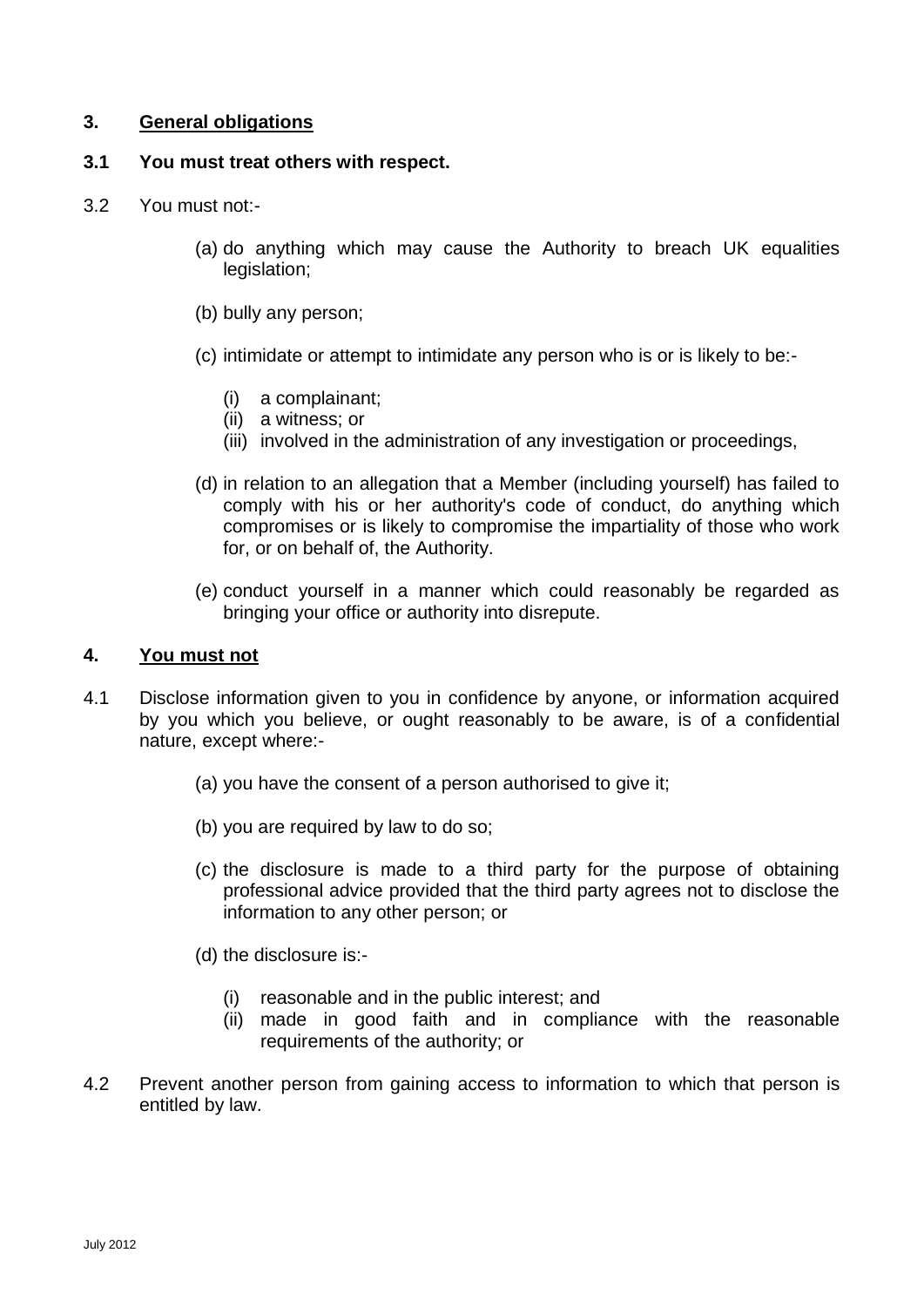### **5. You must not**

5.1 Use or attempt to use your position as a member improperly to confer on, or secure for yourself or any other person, an advantage or disadvantage; and

### **6. You must**

- 6.1 When using or authorising the use by others of the resources of your authority:-
	- (a) act in accordance with your authority's reasonable requirements;
	- (b) ensure that such resources are not used improperly for political purposes (including party political purposes); and
- 6.2 Have regard to any Local Authority Code of Publicity made under the Local Government Act 1986.
- 6.3 When taking decisions pay due regard to the advice of officers, and in particular to the advice of statutory officers namely the Head of Paid Service, the Chief Finance Officer and the Monitoring Officer.
- 6.4 You must give reasons for all decisions in accordance with statutory requirements and any reasonable additional requirements of your authority.

### **PART 2**

### **INTERESTS**

#### **7. Disclosable Pecuniary Interests**

- 7.1 Breaches of the rules relating to Disclosable Pecuniary Interests may lead to criminal sanctions being imposed.
- 7.2 You have a disclosable pecuniary interest if it is of a description specified in regulations made by the Secretary of State as set out below and either:
	- (a) it is an interest of yours, or
	- (b) it is an interest of:
		- (i) your spouse or civil partner;
		- (ii) a person with whom you are living as husband and wife, or
		- (iii) a person with whom you are living as if you were civil partners

and you are aware that that other person has the interest.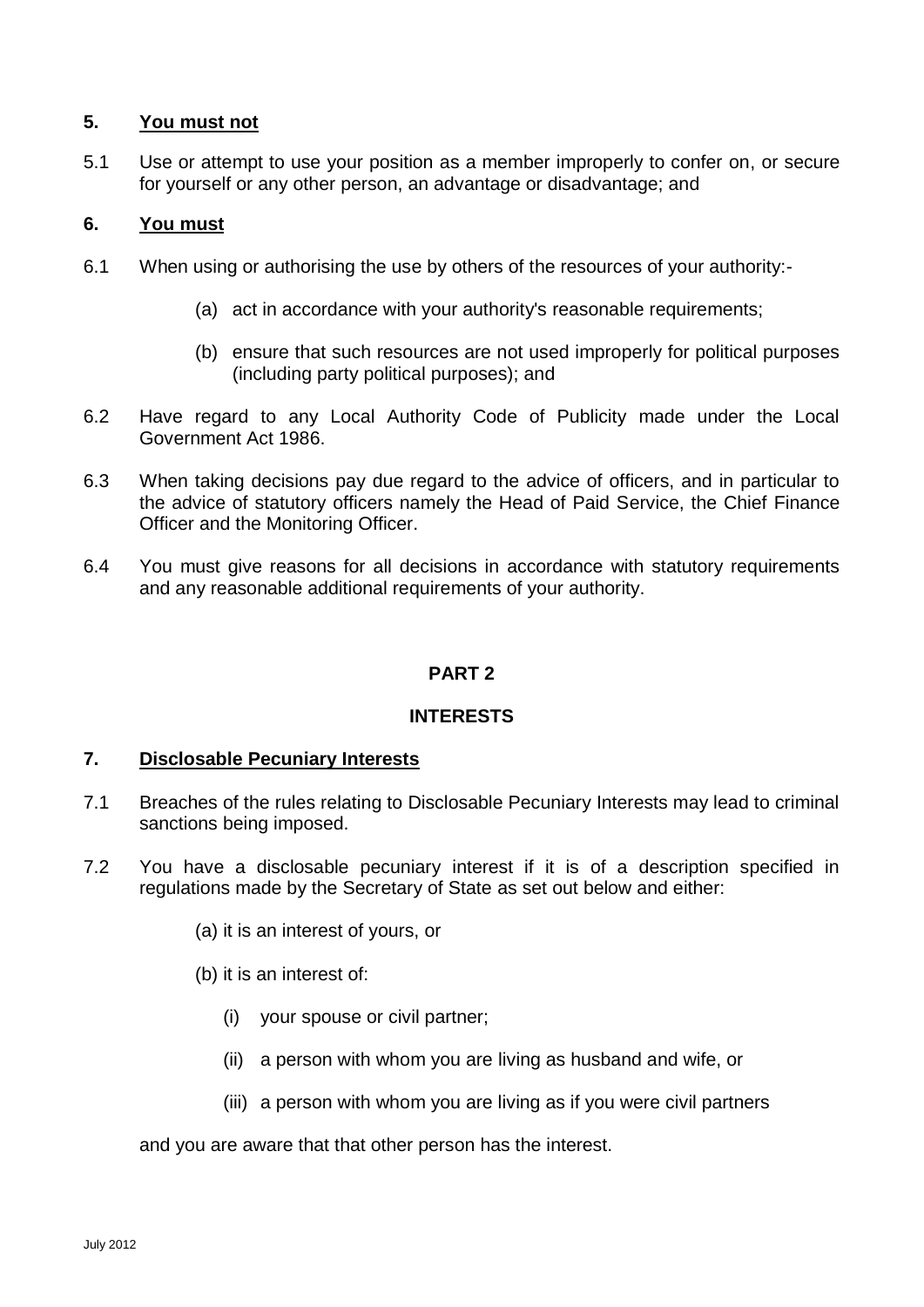7.3 Disclosable Pecuniary Interests are:

| <b>Subject</b>                                       | <b>Description</b>                                                                                                                                                                                                                                                                                                                                                                                                                                                                                                                                                                                            |
|------------------------------------------------------|---------------------------------------------------------------------------------------------------------------------------------------------------------------------------------------------------------------------------------------------------------------------------------------------------------------------------------------------------------------------------------------------------------------------------------------------------------------------------------------------------------------------------------------------------------------------------------------------------------------|
| Employment, office, trade, profession<br>or vocation | Any employment, office, trade, profession<br>or vocation carried on by you for profit or<br>gain.                                                                                                                                                                                                                                                                                                                                                                                                                                                                                                             |
| Sponsorship                                          | Any payment or provision of any other<br>financial benefit (other than from Burton<br>Latimer Town Council) made or provided to<br>you within 12 months ending with the day<br>which you notified the Council's<br>on<br>Monitoring<br>Officer<br>of any disclosable<br>pecuniary interests in respect of any<br>expenses you incurred in carrying out your<br>duties as a member, or towards your<br>election expenses. (This includes any<br>payment or financial benefit from a trade<br>union within the meaning of the Trade<br>Labour<br><b>Relations</b><br>Union<br>and<br>(Consolidation) Act 1992.) |
| Contracts                                            | Any contract that Burton Latimer Town<br>Council has with you or your partner (or a<br>body in which you or your partner have a<br>beneficial interest, and<br>(a) under which goods or services are to be<br>provided or works executed: and<br>(b) which has not been fully discharged.                                                                                                                                                                                                                                                                                                                     |
| Land                                                 | Any beneficial interest in land which is<br>within the Parish of Burton Latimer                                                                                                                                                                                                                                                                                                                                                                                                                                                                                                                               |
| Licences                                             | Any licence (alone or jointly with others) to<br>occupy land within the Parish of Burton<br>Latimer for a month or longer.                                                                                                                                                                                                                                                                                                                                                                                                                                                                                    |
| Corporate tenancies                                  | Any tenancy where to your knowledge-<br>(a) the landlord is Burton Latimer Town<br>Council; and<br>(b) the tenant is a body in which you or<br>your partner have a beneficial interest.                                                                                                                                                                                                                                                                                                                                                                                                                       |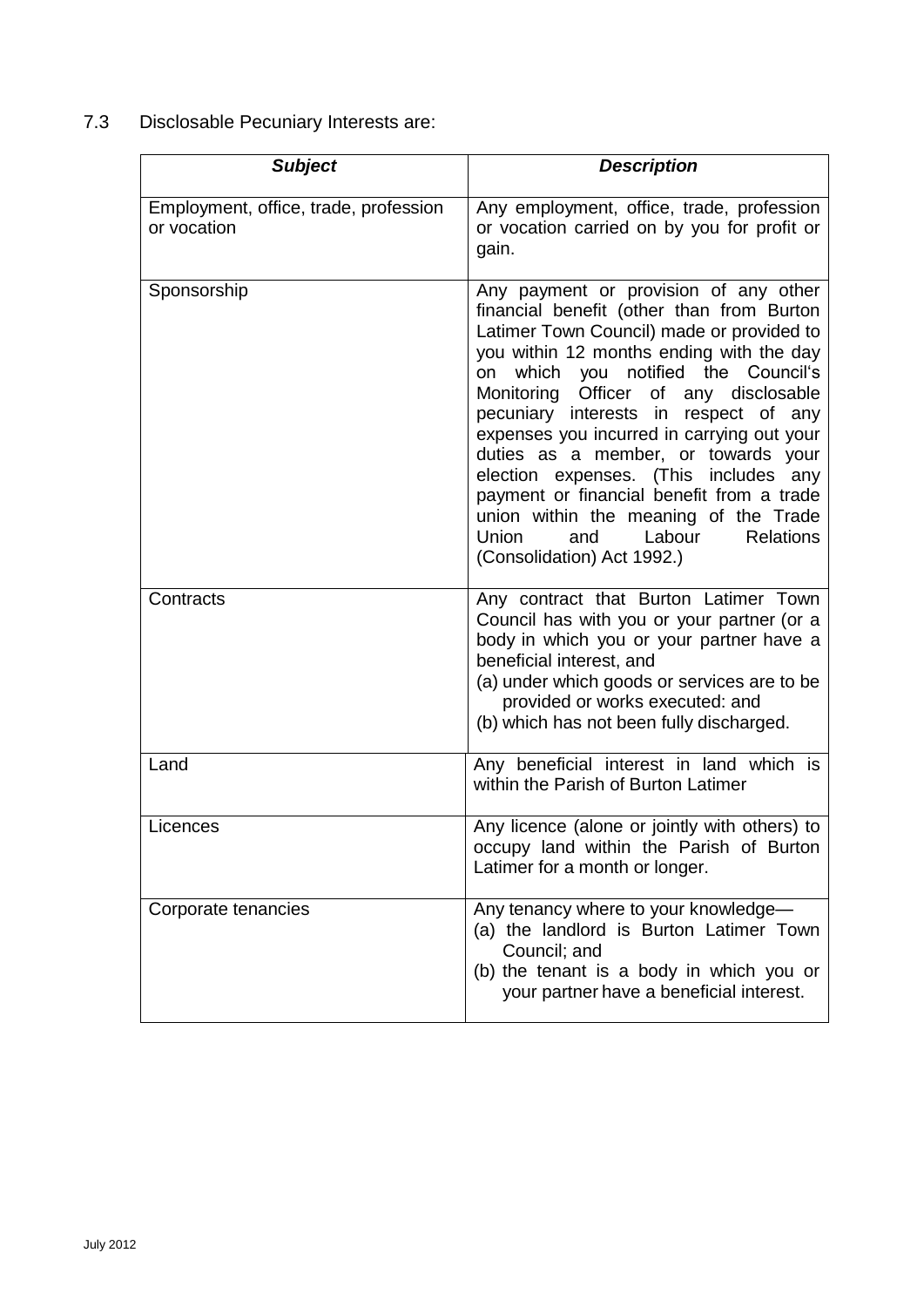| <b>Securities</b> | Any beneficial interest in securities of a                                                                      |
|-------------------|-----------------------------------------------------------------------------------------------------------------|
|                   | body where-                                                                                                     |
|                   | (a) that body (to your knowledge) has a<br>place of business or land within the<br>Parish of Burton Latimer and |
|                   | $(b)$ either-                                                                                                   |
|                   | the total nominal value of the<br>(1)                                                                           |
|                   | securities exceeds £25,000 or one                                                                               |
|                   | hundredth of the total issued share                                                                             |
|                   | capital of that body; or                                                                                        |
|                   | (ii) if the share capital of that body is of                                                                    |
|                   | more than one class, the total                                                                                  |
|                   | nominal value of the shares of any                                                                              |
|                   | one class in which the relevant                                                                                 |
|                   | person has a beneficial interest                                                                                |
|                   | exceeds one hundredth of the total                                                                              |
|                   | issued share capital of that class.                                                                             |

For the purpose of the Regulations the following definitions apply:

*"Body" means a firm in which you are a partner or a body corporate of which you are a director (which includes a member of the committee of management of an industrial and provident society), or in the securities of which you have a beneficial interest.* 

*"Land" excludes an easement, servitude, interest or right in or over land which does not carry with it a right for you (alone or jointly with another) to occupy the land or to receive income.* 

*"Securities means shares, debentures, debenture stock, loan stock, bonds, units of a collective investment scheme within the meaning of the Financial Services and Markets Act 2000 and other securities of any description, other than money deposited with a building society* 

#### **8. Personal Interests**

- 8.1 You have a personal interest in any business of your authority where either:-
	- (a) it relates to or is likely to affect:
		- (i) any body of which you are a member or in a position of general control or management and to which you are appointed or nominated by your authority;
		- (ii) any body:

(aa) exercising functions of a public nature;

(bb) directed to charitable purposes; or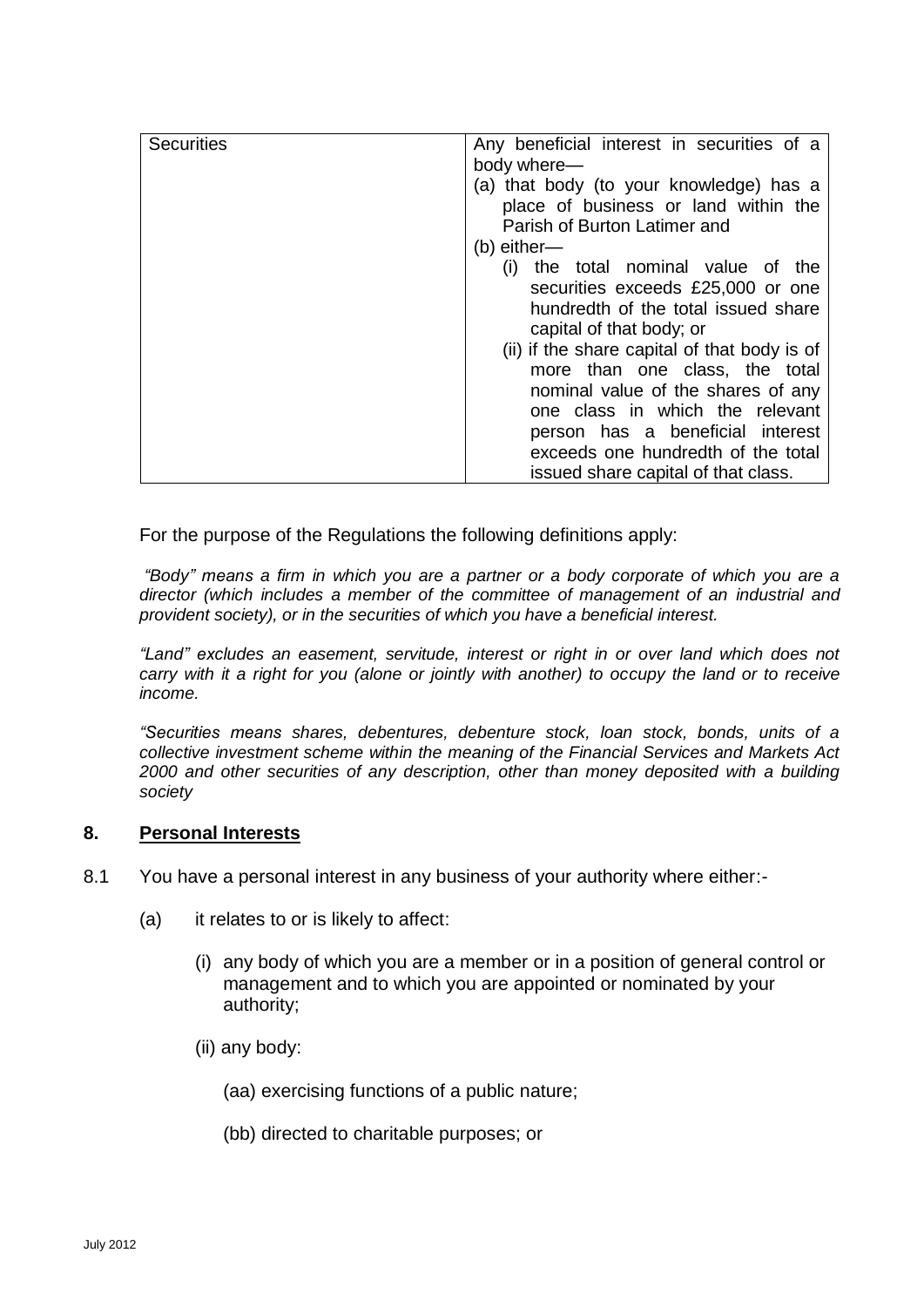- (cc) one of whose principal purposes includes the influence of public opinion or policy (including any political party or trade union), of which you are a member or in a position of general control or management;
- (iii) any easement, servitude, interest or right over land which does not carry with it a right for you (alone or jointly with another) to occupy land or receive income.
- (b) a decision in relation to that business might reasonably be regarded as affecting your well-being or financial position or the well-being or financial position of a relevant person to a greater extent than the majority of other council tax payers, ratepayers or inhabitants of the electoral division or ward, as the case may be, affected by the decision.
- 8.2 In sub-paragraph (1)(b), a relevant person is—
	- (a) a member of your family or any person with whom you have a close association; or
	- (b) any person or body who employs or has appointed such persons, any firm in which they are a partner, or any company of which they are directors;
	- (c) any person or body in whom such persons have a beneficial interest in a class of securities exceeding the nominal value of £25,000; or

any body of a type described in sub-paragraph (1)(a)(i) or (ii).

#### **9. Registration of Disclosable Pecuniary Interests and Personal Interests**

- 9.1 Subject to paragraph 11 (sensitive interests), you must, within 28 days of:
	- (a) this Code being adopted or applied by the Authority; or
	- (b) your election or appointment (where that is later),

notify the Authority's Monitoring Officer in writing of any Disclosable Pecuniary Interests that are notifiable and/or Personal Interests you have at that time.

9.2 Subject to paragraph 11 (sensitive interests), you must, within 28 days of becoming aware of any new Disclosable Pecuniary Interest or Personal Interests or any change to any such interest, notify the Authority's Monitoring Officer in writing of that new pecuniary interest or change.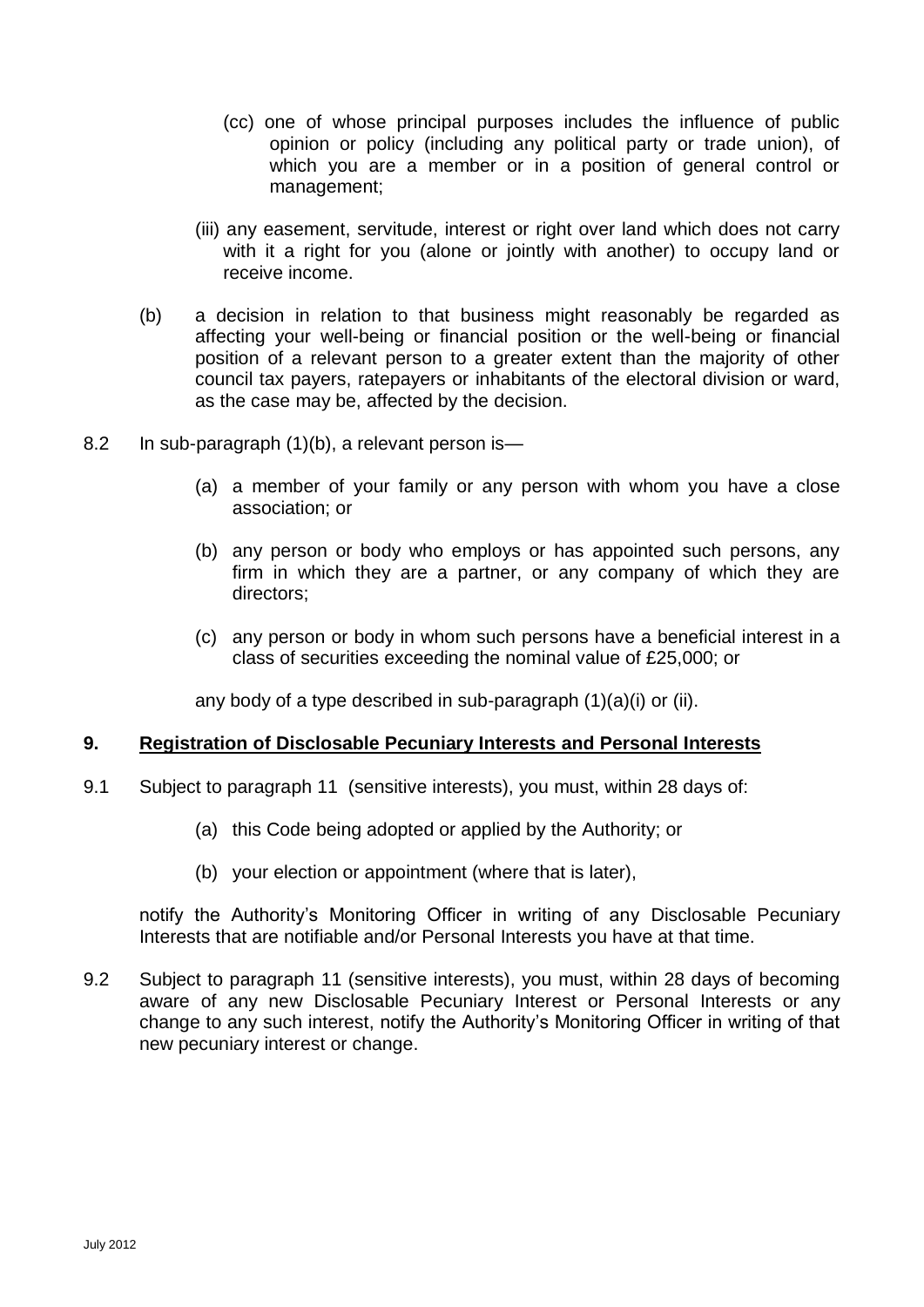### **10 Disclosure of interests**

### **10.1 Disclosable Pecuniary Interests**

- <span id="page-7-0"></span>10.1.1 If you attend a meeting and have and are aware that you have a disclosable pecuniary interest in any matter to be considered, or being considered, at that meeting –
	- (a) if the interest is not entered in the Authority's register of members' interests, you must, subject to sub-paragraph 11 below, disclose to the meeting the fact that you have a Disclosable Pecuniary Interest in that matter. If you have not already done so, you must notify the Authority's Monitoring Officer of the interest before the end of 28 days beginning with the date of the disclosure, and
	- (b) whether the interest is registered or not you must not unless you have obtained a dispensation –
		- (i) apart from making representations, giving evidence or answering questions, prior to the commencement of the debate on that matter, participate, or participate further, in any discussion of the matter at the meeting; or
		- (ii) remain in the meeting room whilst the matter is being debated or participate in any vote taken on the matter at the meeting. (Procedure rule required)

#### **10.2 Personal Interests**

- 10.2.1 Where you have a personal interest described in paragraph 8 above in any business of the Council authority, and where you are aware or ought reasonably to be aware of the existence of the personal interest, and you attend a meeting of the Council at which the business is considered, you must disclose to that meeting the existence and nature of that interest at the commencement of that consideration, or when the interest becomes apparent.
- 10.2.2 Where you have a personal interest in any business of the Council which relates to or is likely to affect a person described in paragraph 8), you need only disclose to the meeting the existence and nature of that interest when you address the meeting on that business.
- 10.2.3 Where you have a personal interest but, by virtue of paragraph 11, sensitive information relating to it is not registered in your authority's register of members' interests, you must indicate to the meeting that you have a personal interest, but need not disclose the sensitive information to the meeting.
- 10.2.4 Where you have a personal interest in any business of the Council and you have made an executive decision in relation to that business, you must ensure that any written statement of that decision records the existence and nature of that interest.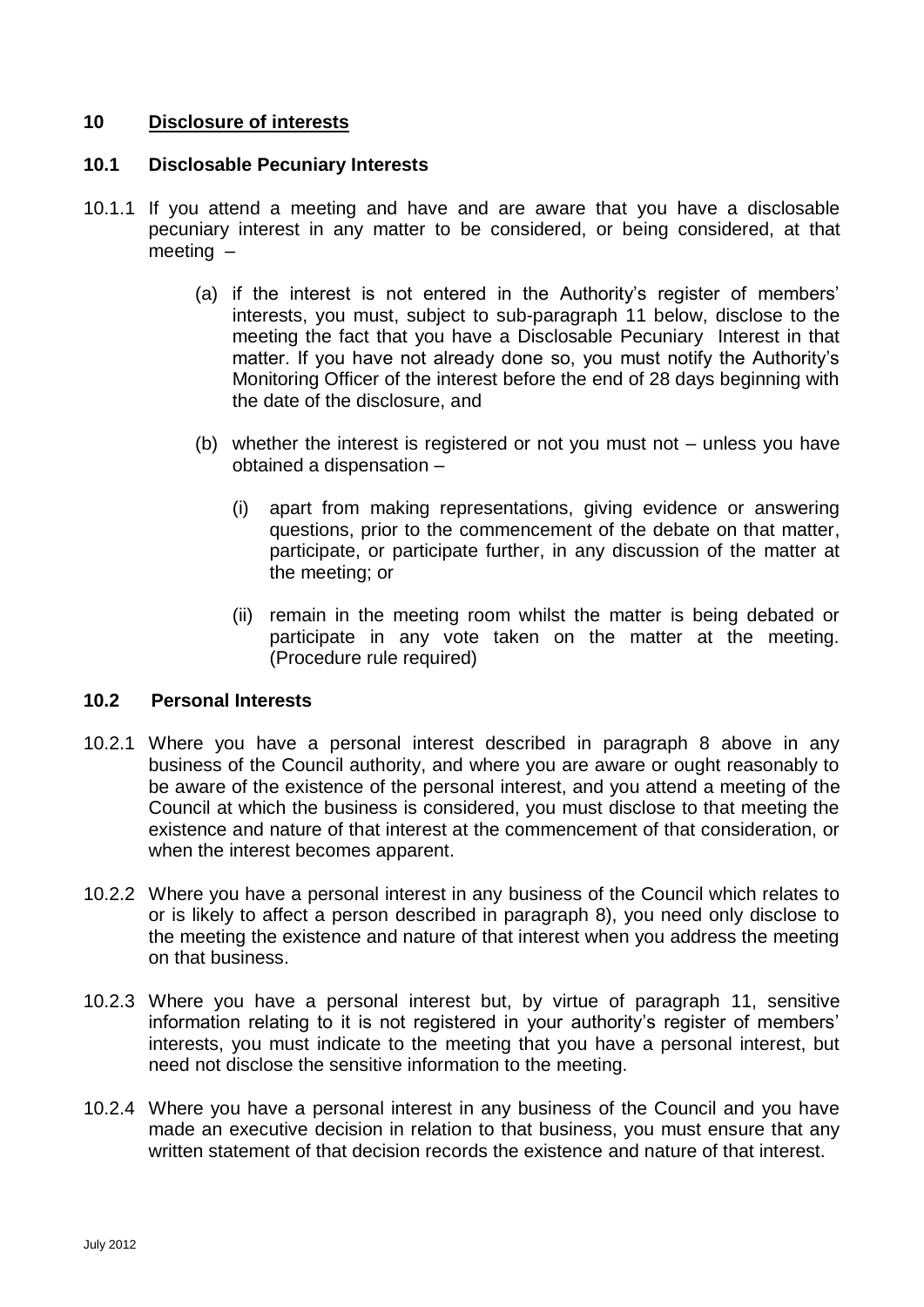### **10.3 Non participation in case of pecuniary interest**

- (1) Where you have a personal interest in any business of the Council you also have a pecuniary interest in that business where the interest is one which a member of the public with knowledge of the relevant facts would reasonably regard as so significant that it is likely to prejudice your judgment of the public interest and where that business—
	- (a) affects your financial position or the financial position of a person or body described in paragraph 8.;or
	- (b) relates to the determining of any approval, consent, license, permission or registration in relation to you or any person or body described in paragraph.
- (2) Subject to paragraph (3) and (4), where you have a pecuniary interest in any business of the Council—
	- (a) You may not participate in any discussion of the matter at the meeting.
	- (b) You may not participate in any vote taken on the matter at the meeting.
	- (c) If the interest is not registered, you must disclose the interest to the meeting.
	- (d) If the interest is not registered and is not the subject of a pending notification, you must notify the Monitoring Officer of the interest within 28 days.
	- (e) you must to leave the room where the meeting is held while any discussion or voting takes place.
- (3) Where you have a pecuniary interest in any business of the Council, you may attend a meeting but only for the purpose of making representations, answering questions or giving evidence relating to the business, provided that the public are also allowed to attend the meeting for the same purpose, whether under a statutory right or otherwise and you leave the room where the meeting is held immediately after making representations, answering questions or giving evidence.
- (4) Subject to you disclosing the interest at the meeting, you may attend a meeting and vote on a matter where you have a pecuniary interest that relates to the functions of the Council:
	- (i) housing, where you are a tenant of your authority provided that those functions do not relate particularly to your tenancy or lease;
	- (ii) school meals or school transport and travelling expenses, where you are a parent or guardian of a child in full time education, or are a parent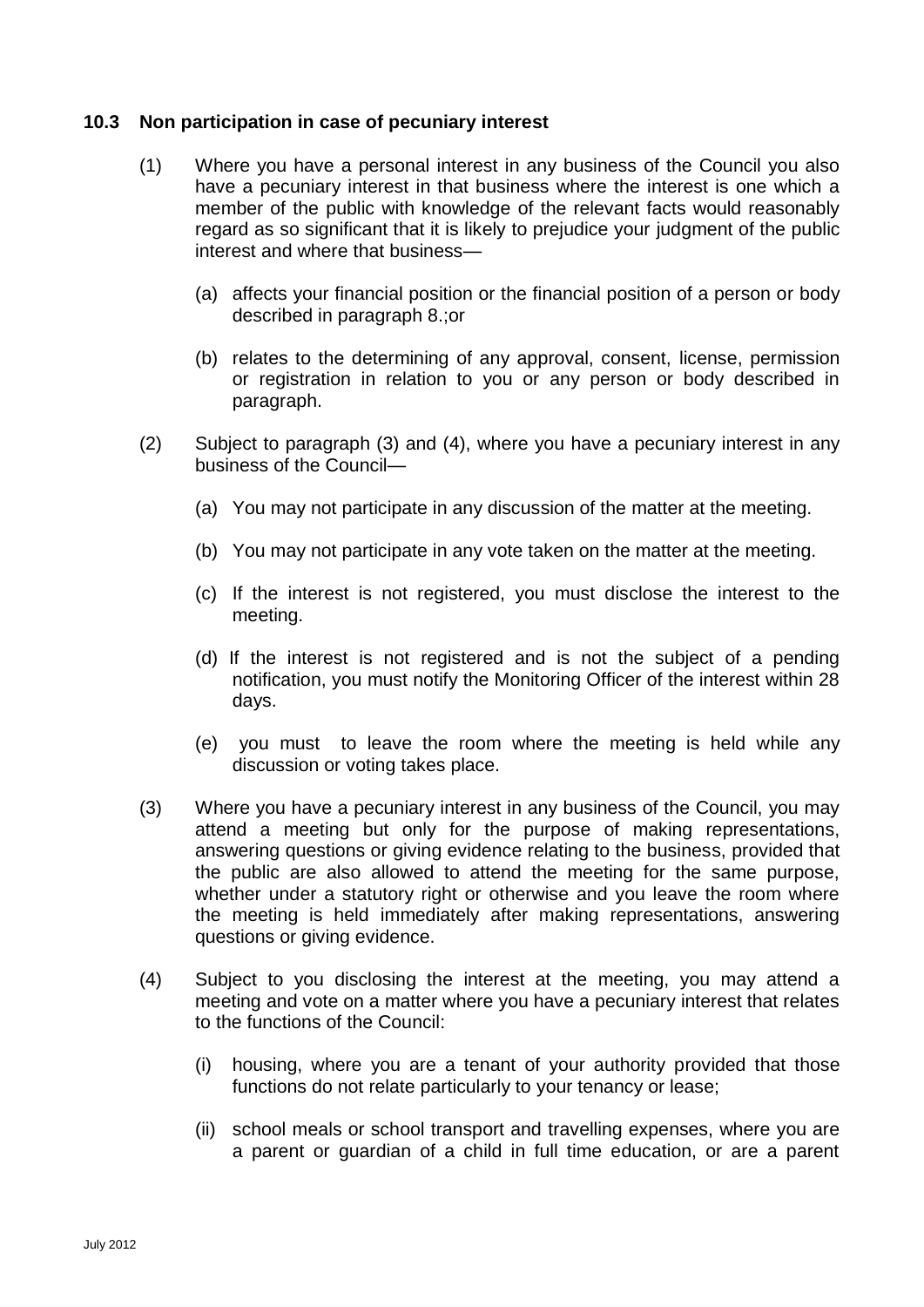governor of a school, unless it relates particularly to the school which the child attends;

- (iii) statutory sick pay under Part XI of the Social Security Contributions and Benefits Act 1992, where you are in receipt of, or are entitled to the receipt of, such pay;
- (iv) an allowance, payment or indemnity given to members;
- (v) any ceremonial honour given to members; and
- (vi) setting council tax or a precept under the Local Government Finance Act 1992.
- (5) Where, as an executive member, you may discharge a function alone, and you become aware of a pecuniary interest in a matter being dealt with, or to be dealt with by you, you must notify the Monitoring Officer of the interest and must not take any steps or further steps in the matter, or seek improperly to influence a decision about the matter.

### **10.4 Interests arising in relation to overview and scrutiny committees**

In any business before an overview and scrutiny committee of the Council (or of a sub-committee of such a committee) where—

- (a) that business relates to a decision made (whether implemented or not) or action taken by the executive or another of your authority's committees, subcommittees, joint committees or joint sub-committees; and
- (b) at the time the decision was made or action was taken, you were a member of the executive, committee, sub-committee, joint committee or joint subcommittee mentioned in paragraph (a) and you were present when that decision was made or action was taken,

You may only attend a meeting of the overview and scrutiny committee for the purpose of answering questions or giving evidence relating to the business, and you must leave the room where the meeting is held immediately after making representations, answering questions or giving evidence.

#### **11. Sensitive Interests**

11.1 Where you consider (and the Authority's Monitoring Officer agrees) that the nature of a Disclosable Pecuniary or Personal Interest is such that disclosure of the details of the interest could lead to you or a person connected with you being subject to intimidation or violence, it is a "sensitive interest" for the purposes of the Code, and the details of the sensitive interest do not need to be disclosed to a meeting, although the fact that you have a sensitive interest must be disclosed, in accordance with paragraph [0 above.](#page-7-0)